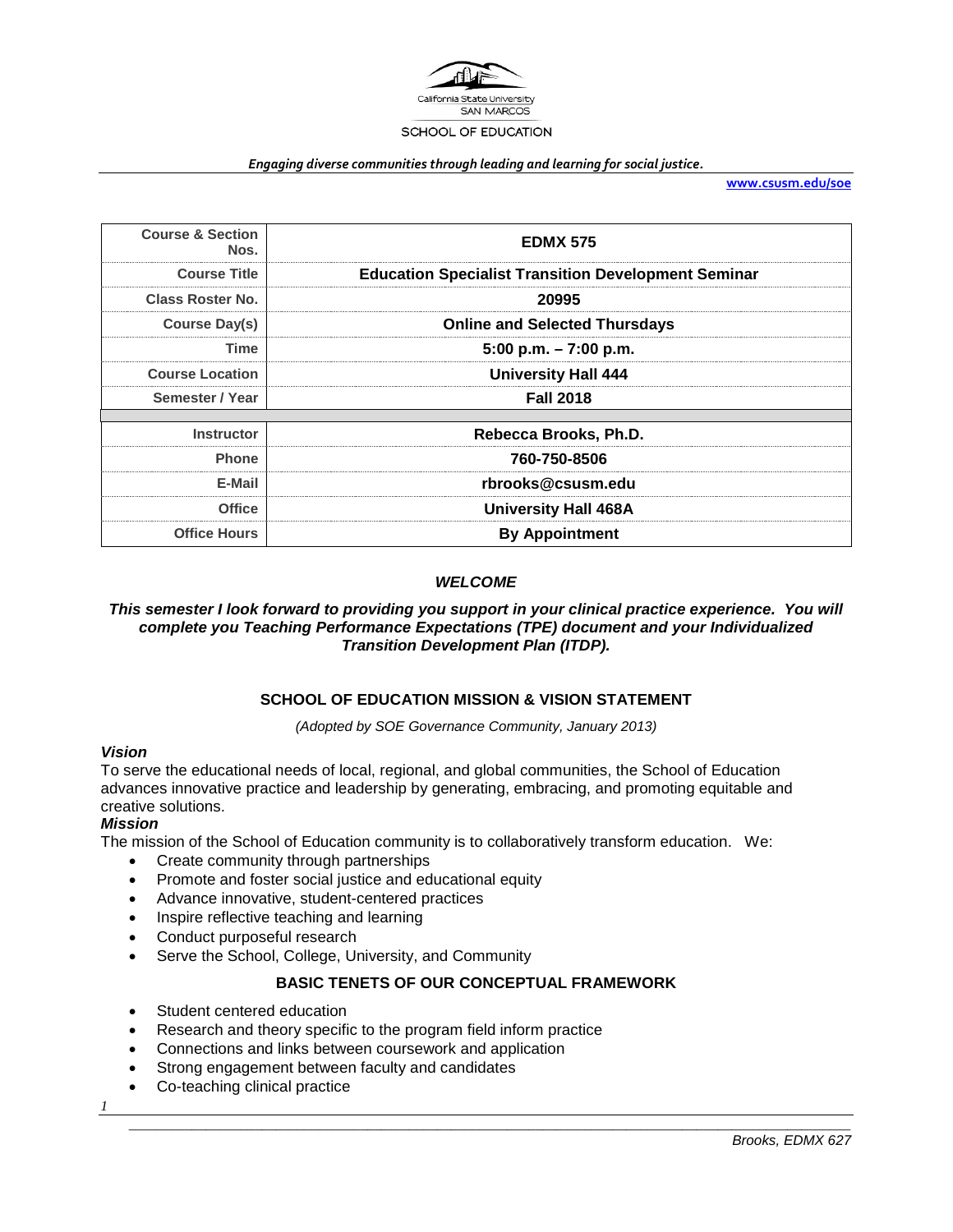• Culturally responsive pedagogy and socially just outcomes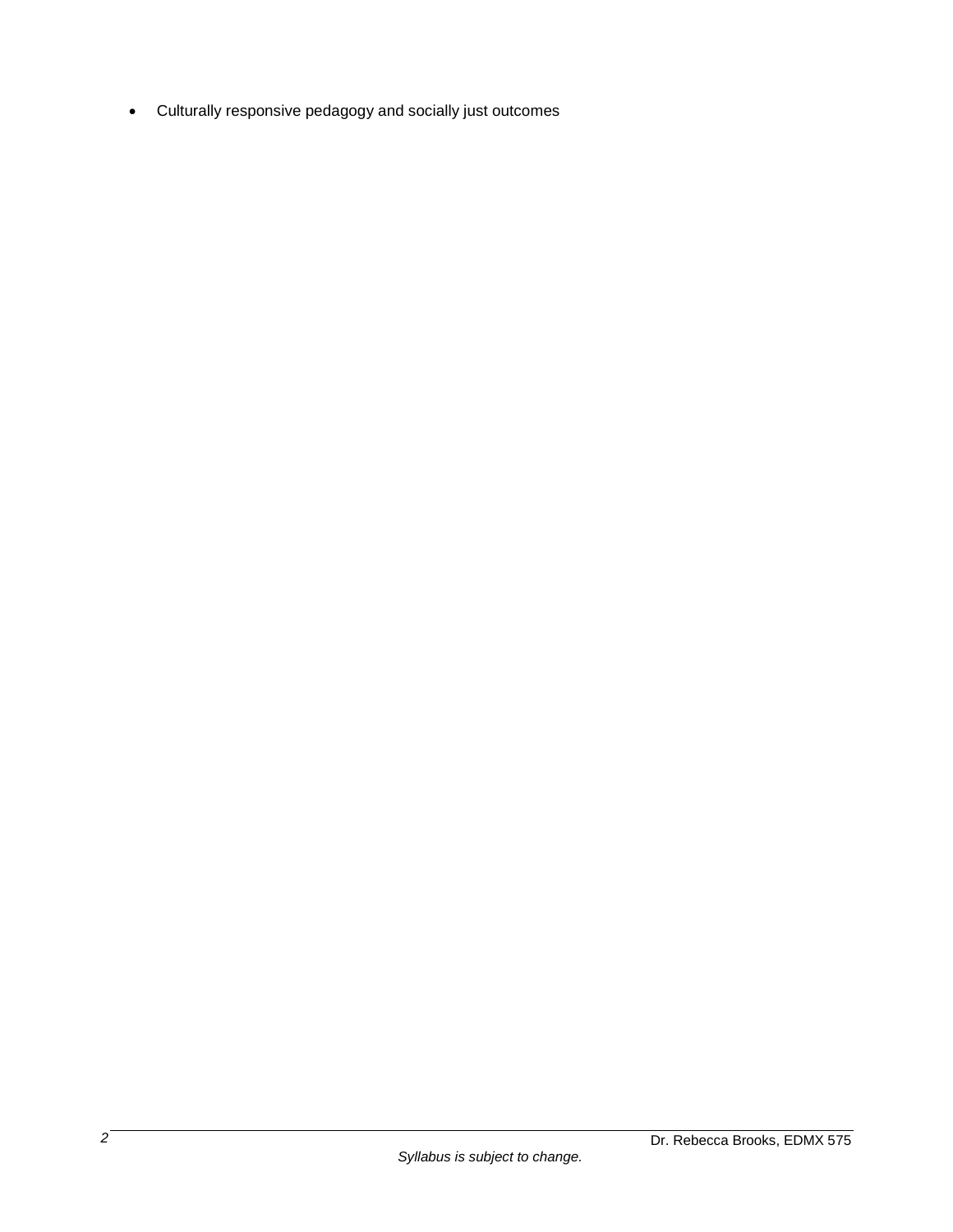# **TABLE OF CONTENTS**

| Candidates will demonstrate proof of successful completion of all four TPA Assessments. Completion of (or       |  |
|-----------------------------------------------------------------------------------------------------------------|--|
| recorded waivers) for all coursework required prior to enrollment in EDMX 572 or EDMX 672 is required. Co       |  |
|                                                                                                                 |  |
|                                                                                                                 |  |
| This course takes place in both virtual and face-to-face environments in which attendance is required. Face-to- |  |
| face in class seminars guide candidates to learn about their strengths and needs for developing growth goals    |  |
| related to future continuing professional development through the following experiences and activities. 4       |  |
|                                                                                                                 |  |
|                                                                                                                 |  |
|                                                                                                                 |  |
|                                                                                                                 |  |
|                                                                                                                 |  |
|                                                                                                                 |  |
|                                                                                                                 |  |
|                                                                                                                 |  |
|                                                                                                                 |  |
|                                                                                                                 |  |
|                                                                                                                 |  |
|                                                                                                                 |  |
|                                                                                                                 |  |
|                                                                                                                 |  |
|                                                                                                                 |  |
|                                                                                                                 |  |
|                                                                                                                 |  |
|                                                                                                                 |  |
|                                                                                                                 |  |
|                                                                                                                 |  |
|                                                                                                                 |  |
|                                                                                                                 |  |
|                                                                                                                 |  |
| Students with Disabilities Requiring Reasonable Accommodations Error! Bookmark not defined.                     |  |
|                                                                                                                 |  |
|                                                                                                                 |  |
|                                                                                                                 |  |
|                                                                                                                 |  |
|                                                                                                                 |  |
|                                                                                                                 |  |
|                                                                                                                 |  |
|                                                                                                                 |  |
|                                                                                                                 |  |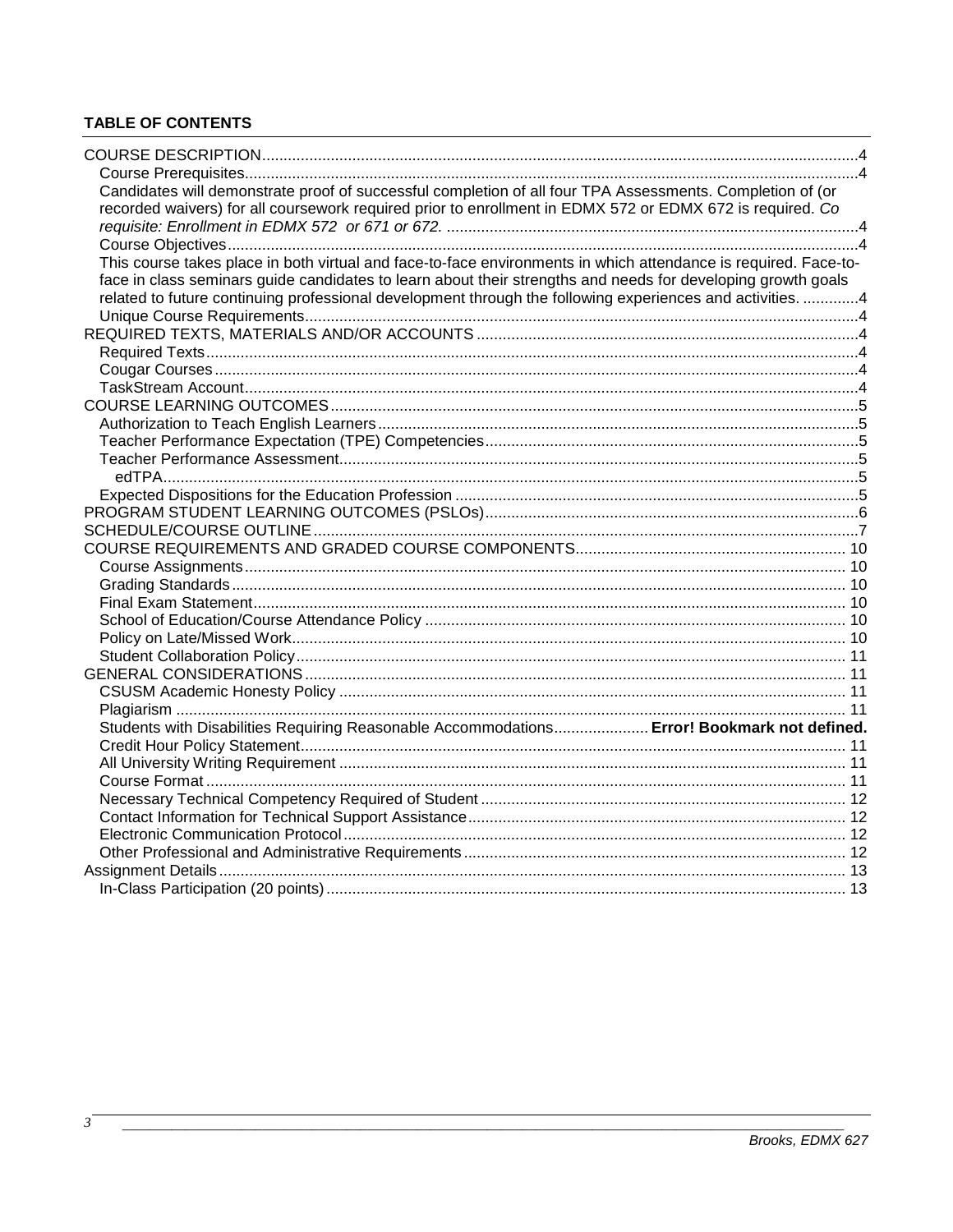## **COURSE DESCRIPTION**

Candidates develop an Individualized Transition Development Plan (ITDP) that summarizes strengths and areas for continued professional growth based upon the Education Specialist Teacher Performance Expectations and field experiences.

<http://www.csusm.edu/catalog/documents/2016-2018/CSUSM-2016-2018-Catalog.pdf>

#### **Course Prerequisites**

Candidates will demonstrate proof of successful completion of all four TPA Assessments. Completion of (or recorded waivers) for all coursework required prior to enrollment in EDMX 572 or EDMX 672 is required. *Co requisite: Enrollment in EDMX 572 or 671 or 672.*

#### **Course Objectives**

This course takes place in both virtual and face-to-face environments in which attendance is required. Face-toface in class seminars guide candidates to learn about their strengths and needs for developing growth goals related to future continuing professional development through the following experiences and activities.

After completion of EDMX 575, students will demonstrate competence in the following areas through successful completion of an assignment and/or activity:

- their own strengths and needs for developing growth goals
- Individualized Transition Development Plan (ITDP)
- Teacher Performance Expectations (TPEs)
- skills to conduct progress monitoring, ecological assessment, and a task analysis
- ability to write an accurate and coherent assessment report

#### **Unique Course Requirements**

Students will complete an observation and a case study off campus at a local school. (See Assignment Description section).

## **REQUIRED TEXTS, MATERIALS AND/OR ACCOUNTS**

#### **Required Texts**

NO textbooks are required for this course.

Access to the Cougar Course is required, as well an account with Taskstream.

## **Cougar Courses**

The Cougar Courses site [http://cc.csusm.edu](http://cc.csusm.edu/) provides additional materials such as the syllabus, rubrics of assignments, "drop boxes" for assignment, reading materials, power points, weekly course information, etc.

#### **TaskStream Account**

The School of Education uses TaskStream to manage candidates' TPE, clinical practice, signature assignment, and disposition assessments. Candidates must be enrolled in TaskStream throughout the Mild/Moderate and Moderate/Severe Education Specialist program(s). Enrollment fees are paid by going to www.taskstream.com and registering for at least one year.

Add-On candidates completing both the Mild/Moderate and Moderate/Severe credentials should enroll for two years. After enrolling, access your specially designed Education Specialist program bucket - **Add-On Ed Specialist Credentials 2017-18** by going to your home page, finding the Self-Enrollment area, and clicking the Enter Code button. Then enter **AddOn1718** as the program code. If this is the correct program, click the Enroll button. The Education Specialist program now will show up on your TaskStream home page when you log in. Be sure to remember your own exact enrollment name and password.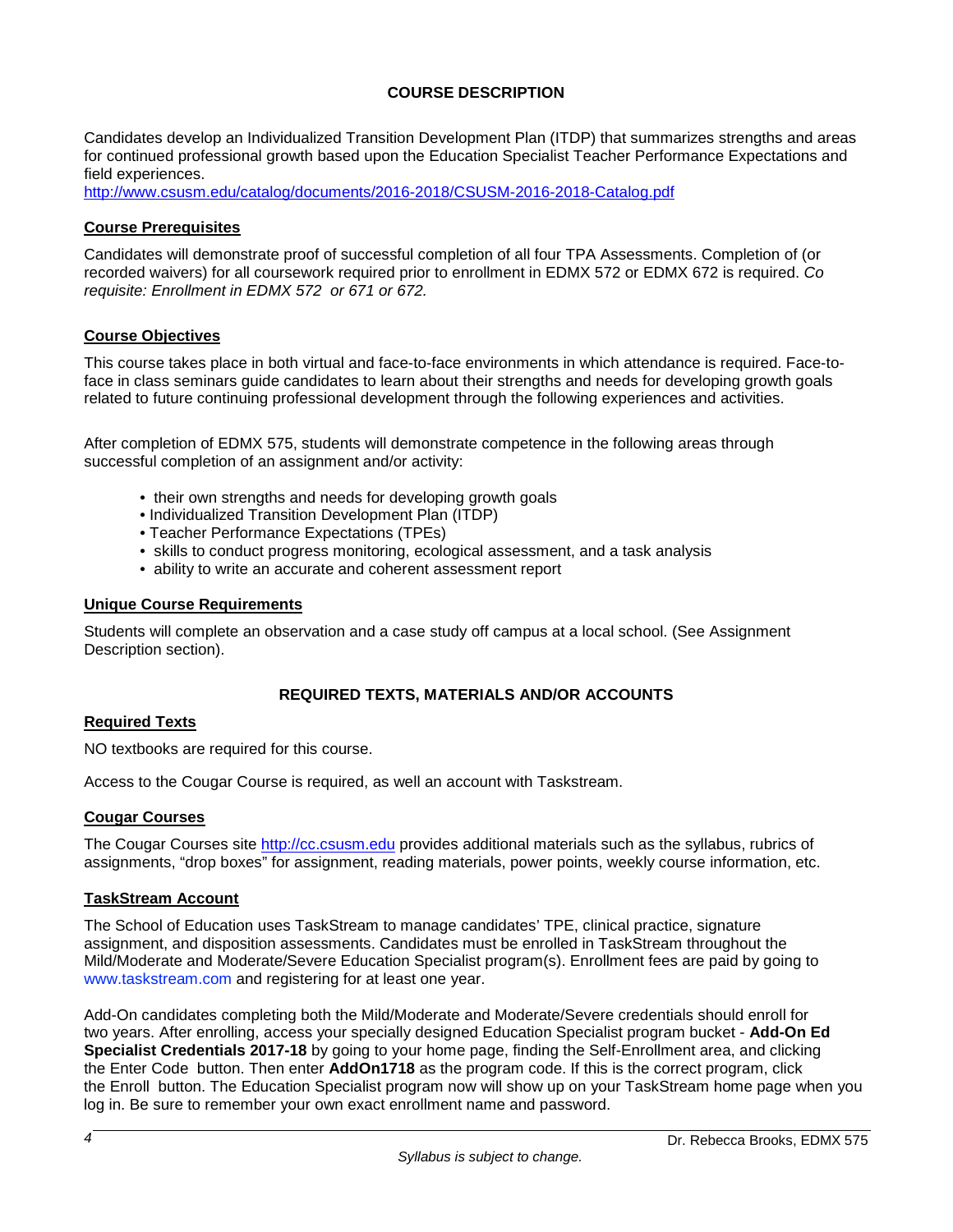## **COURSE LEARNING OUTCOMES**

Upon successful completion of this course, candidates will demonstrate knowledge and skills in: Upon successful completion of this course, students will have completed:

- 1) Development of an Individualized Transition Development Plan (ITDP) describing a candidate's strengths and professional growth goals, including specific emphasis for future professional development, study, and/or experiences.
- 2) Completion of the California State University San Marcos Preliminary Education Specialist Teaching Performance Expectations (ES TPEs) Clinical Practice Assessment with descriptions of artifacts of knowledge and skills demonstrated; and
- 3) Completion of the requisite (minimum of five) Special Education Field Experience Reflection and Time Sheet(s) documenting field experience in a broad range of service delivery options required of the California Commission on Teacher Credentialing (CCTC). (minimum 30 hours).

## **Authorization to Teach English Learners**

This credential program has been specifically designed to prepare teachers for the diversity of languages often encountered in California public school classrooms. The authorization to teach English learners is met through the infusion of content and experiences within the credential program, as well as additional coursework. Candidates successfully completing this program receive a credential with authorization to teach English learners. *(Approved by CCTC in SB 2042 Program Standards, August 02)*

## **Teacher Performance Expectation (TPE) Competencies**

The course objectives, assignments, and assessments have been aligned with the CTC standards for (Single Subject, Multiple Subject, Special Education, etc.) Credential. This course is designed to help teachers seeking a California teaching credential to develop the skills, knowledge, and attitudes necessary to assist schools and district in implementing effective programs for all students. The successful candidate will be able to merge theory and practice in order to realize a comprehensive and extensive educational program for all students.

## **Teacher Performance Assessment**

Beginning July 1, 2008 all California credential candidates must successfully complete a state-approved Teacher Performance Assessment (TPA), as part of the credential program of preparation. During the 2015-16 academic year the CSUSM credential programs will use either the CalTPA (California Teacher Performance Assessment) or the edTPA (Educative Teacher Performance Assessment).

## **edTPA**

Beginning in fall 2015, for newly entering initial candidates, the CSUSM assessment system is the edTPA. To assist with your successful completion of the edTPA, a capstone class is part of your curriculum. In this class edTPA related questions and logistical concerns are addressed. Additional support materials are available on the edTPA website:

[http://www.edtpa.com/PageView.aspx?f=GEN\\_Candidates.html](http://www.edtpa.com/PageView.aspx?f=GEN_Candidates.html)

Additionally, to support your success in your credential program and with TPA, SOE classes use common pedagogical language, lesson plans (lesson designs), and unit plans (unit designs).

## **Expected Dispositions for the Education Profession**

Education is a profession that has, at its core, certain dispositional attributes that must be acquired and developed. Teaching and working with learners of all ages requires not only specific content knowledge and pedagogical skills, but positive attitudes about multiple dimensions of the profession. The School of Education has identified six dispositions that must be evident in teacher candidates: social justice and equity, collaboration, critical thinking, professional ethics, reflective teaching and learning, and life-long learning. These dispositions have observable actions that will be assessed throughout the preparation program. For each dispositional element, there are three levels of performance - *unacceptable*, *initial target*, and *advanced target*. The description and rubric for the three levels of performance offer measurable behaviors and examples.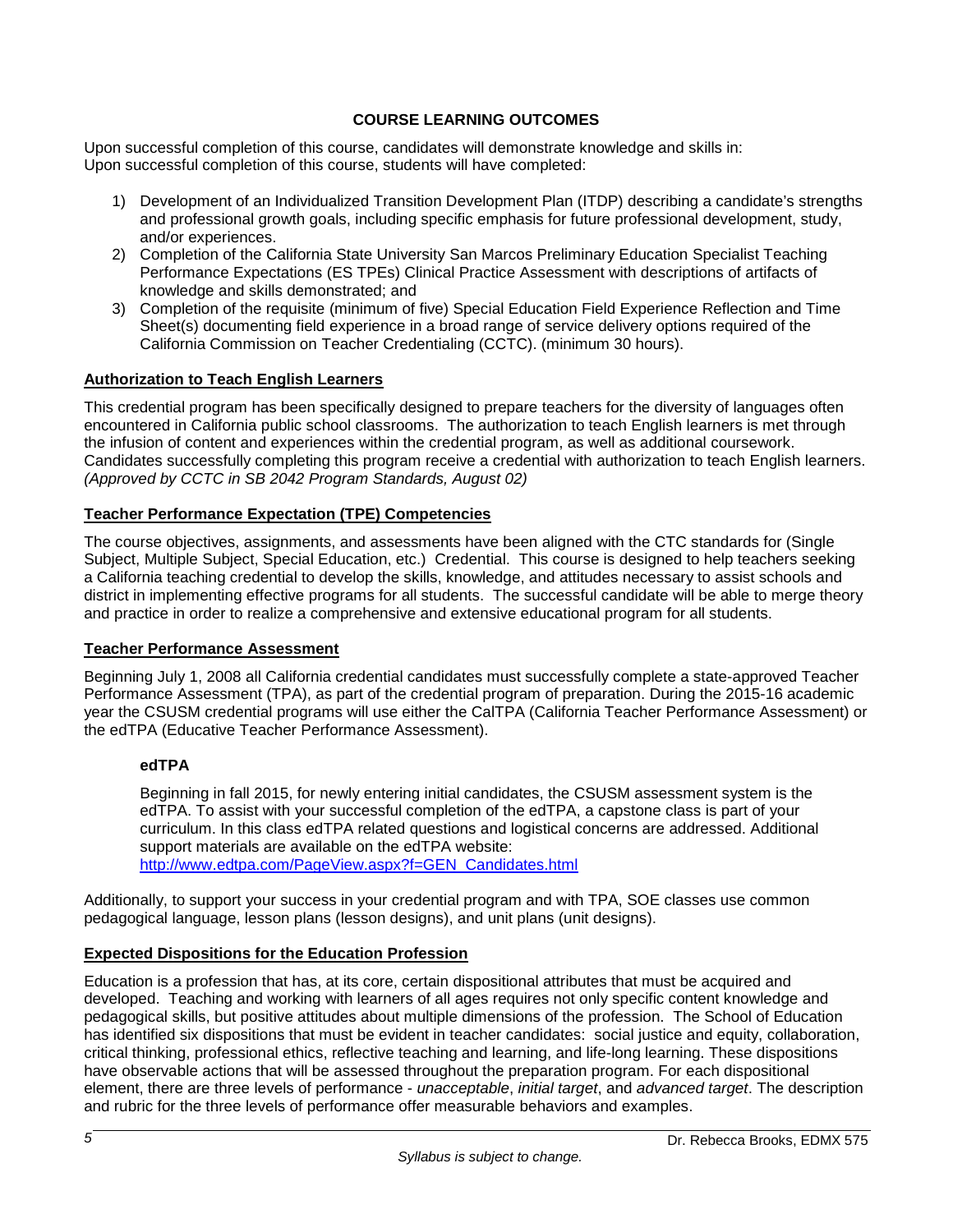The assessment is designed to provide candidates with ongoing feedback for their growth in professional dispositions and includes a self-assessment by the candidate. The dispositions and rubric are presented, explained and assessed in one or more designated courses in each program as well as in clinical practice. Based upon assessment feedback candidates will compose a reflection that becomes part of the candidate's Teaching Performance Expectation portfolio. Candidates are expected to meet the level of *initial target* during the program. Please find the Education Specialist Profession Dispositions in the Special Education Programs Clinical Practice webpage at the following URL:

<http://www.csusm.edu/soe/credential/specialeducation/clinicalpractice.html>

## **PROGRAM STUDENT LEARNING OUTCOMES (PSLOs)**

## **Preliminary Mild/Moderate and Moderate/Severe Education Specialist Program**

Upon successful program completion, Preliminary Education Specialist teacher candidates will demonstrate proficiencies in

- 1. Applying current disability-related federal and state laws, procedures, and ethics pertaining to special education referral and eligibility and Individual Education Program plan development, monitoring, and implementation
- 2. Using various formal and informal assessment data from multiple sources to a) develop IEP goals based upon individual students' assessed needs and b) monitor student progress toward IEP goal achievement
- 3. Using knowledge of the characteristics of various disabilities and their effects on learning, skill development, and behavior to develop and deliver appropriate instruction to advance student progress toward IEP goal attainment and meaningful participation and progress in the curriculum
- 4. Differentiating instruction through a) knowledge and application of a variety of instructional and positive behavior support methodologies and b) use of technology inclusive of augmentative and alternative communication systems, applications, and devices
- 5. Collaborating, coordinating, consulting, and co-teaching effectively with general educators, special education and related service providers, paraeducators, students' families and community agency personnel to maximize communication and instructional quality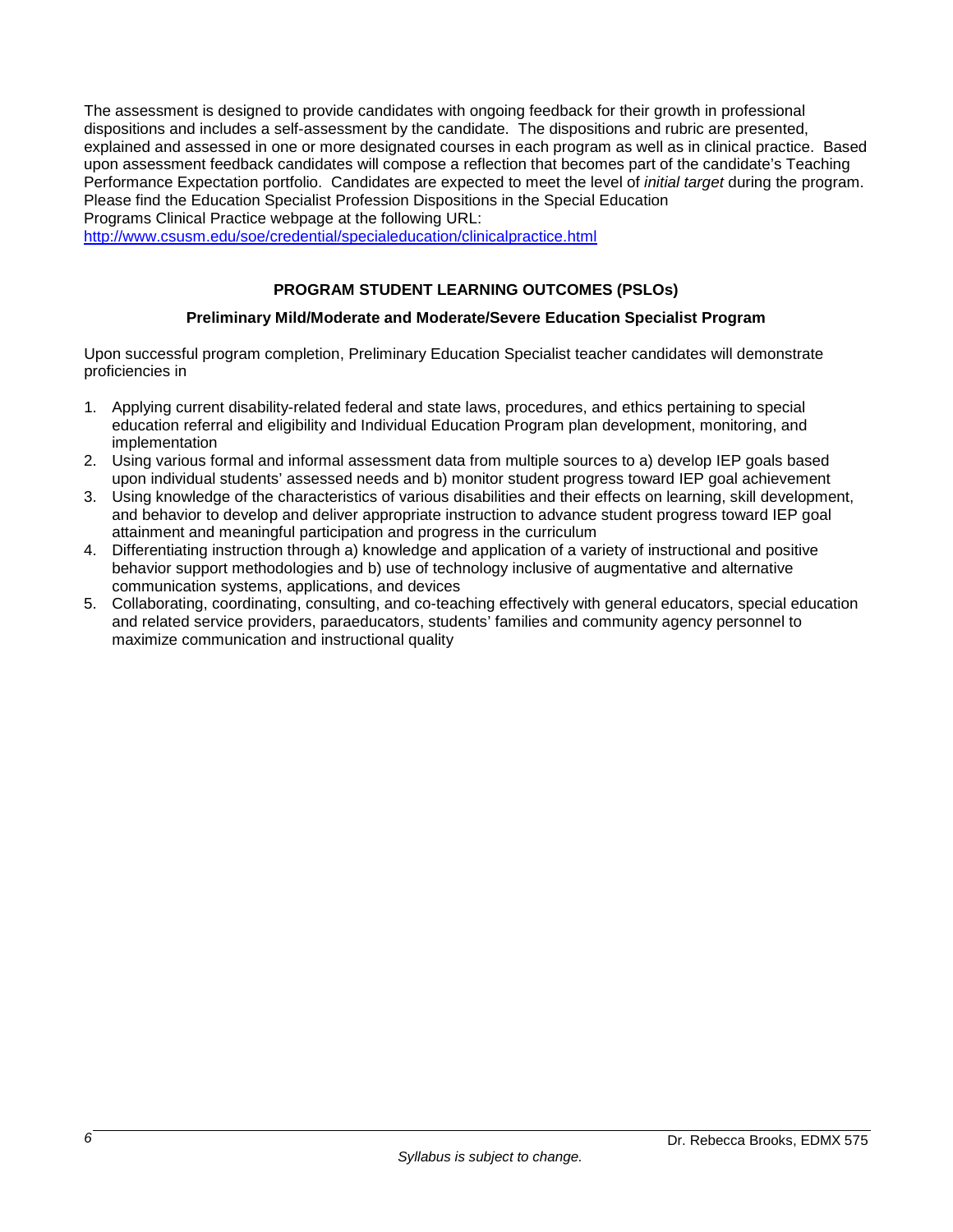## **SCHEDULE/COURSE OUTLINE**

**\*\*The instructor reserve the right to modify the schedule**.\*

*7*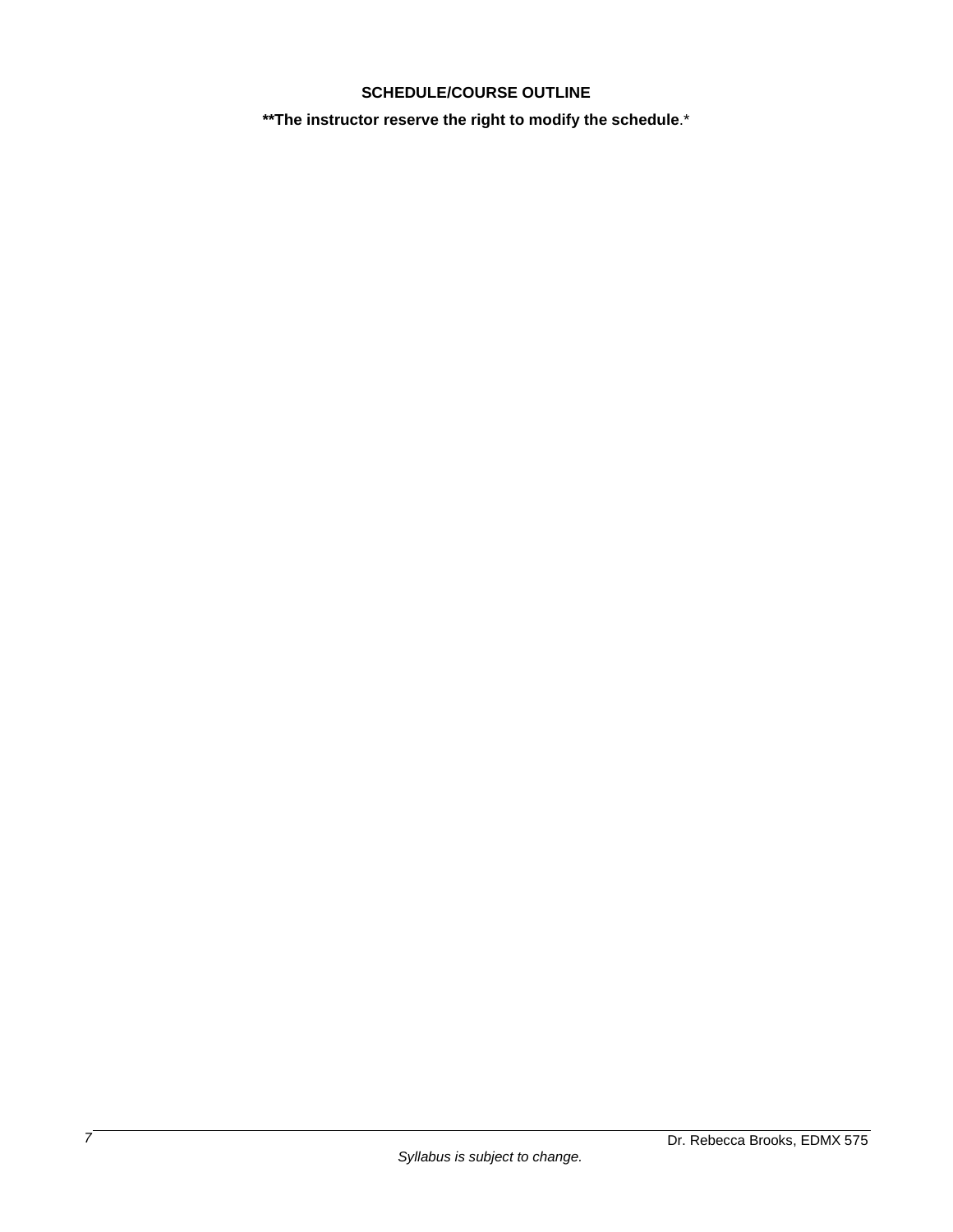| <b>Week</b>    | <b>DATES</b>                       | <b>CLASS ACTIVITY/TOPIC DESCRIPTION</b>                                                                                                                                                                                                                                                                                                          | <b>DUE</b>                                             |
|----------------|------------------------------------|--------------------------------------------------------------------------------------------------------------------------------------------------------------------------------------------------------------------------------------------------------------------------------------------------------------------------------------------------|--------------------------------------------------------|
| 1              | 1/25<br>In Class<br>Seminar        | Introduction to Class: Review of Syllabus, Assignments, Clinical<br>Practice Placements, and Breadth of Experience (BoE) Observations,<br>Teacher                                                                                                                                                                                                |                                                        |
| $\overline{2}$ | <b>Online</b><br>2/1               | Share ITDP with Cooperating Teacher (C.T.) and University<br>Supervisor (U.S.); discuss, seek feedback<br>Review Professional Dispositions in Task Stream<br>Review Preliminary Education Specialist Teaching Performance<br>$\bullet$<br>Expectations (TPEs) and document evidence                                                              | Getting to Know You &<br>Profile Photo                 |
| $\mathbf{3}$   | 2/8<br>In Class<br><b>Seminar</b>  | Strengths, Weaknesses, Opportunities, Threats (SWOT)<br>Continue documenting evidence of TPEs, ITDP, Professional<br>Dispositions, and BoE<br>Complete the reflection and timesheet for at least one BoE<br>observation you have completed<br>Complete personal information on Individualized Transition<br>Development Plan (ITDP)<br>$\bullet$ |                                                        |
| 4              | <b>Online</b><br>2/15              | Complete Strengths, Weaknesses, Opportunities, Threats<br>(SWOT) Reading and Template on Cougar Courses<br>Continue documenting evidence of TPEs, ITDP, Professional<br>$\bullet$<br>Dispositions, and BoE                                                                                                                                       | <b>SWOT Template</b><br>& at least 1 BoE<br>reflection |
| 5              | <b>Online</b><br>2/22              | Continue completing Reflections and Time Sheets for each BoE<br>$\bullet$<br>observation<br>Continue documenting evidence of TPEs, ITDP, Professional<br>Dispositions, and BoE                                                                                                                                                                   | At least 2 BoE<br>reflections                          |
| 6              | 3/1<br>In Class<br><b>Seminar</b>  | Continue documenting evidence of TPEs, ITDP, Professional<br>$\bullet$<br>Dispositions, and BoE<br>Guest Co-Teacher: Mike Norman                                                                                                                                                                                                                 |                                                        |
| 7              | Online<br>3/8                      | Continue documenting evidence of TPEs, ITDP, Professional<br>Dispositions, and BoE                                                                                                                                                                                                                                                               | At least a total of 3 BoE<br>reflections               |
| 8              | 3/15<br>In Class<br><b>Seminar</b> | Continue documenting evidence of TPEs, ITDP, Professional<br>Dispositions, and BoE<br>Guest Co-Teacher: Mike Norman                                                                                                                                                                                                                              |                                                        |
| 9              | 3/22                               | <b>SPRING BREAK</b>                                                                                                                                                                                                                                                                                                                              |                                                        |
| 10             | <b>Online</b><br>3/29              | Continue documenting evidence of TPEs, ITDP, Professional<br>Dispositions, and BoE                                                                                                                                                                                                                                                               | At least a total of 4 BoE<br>reflections               |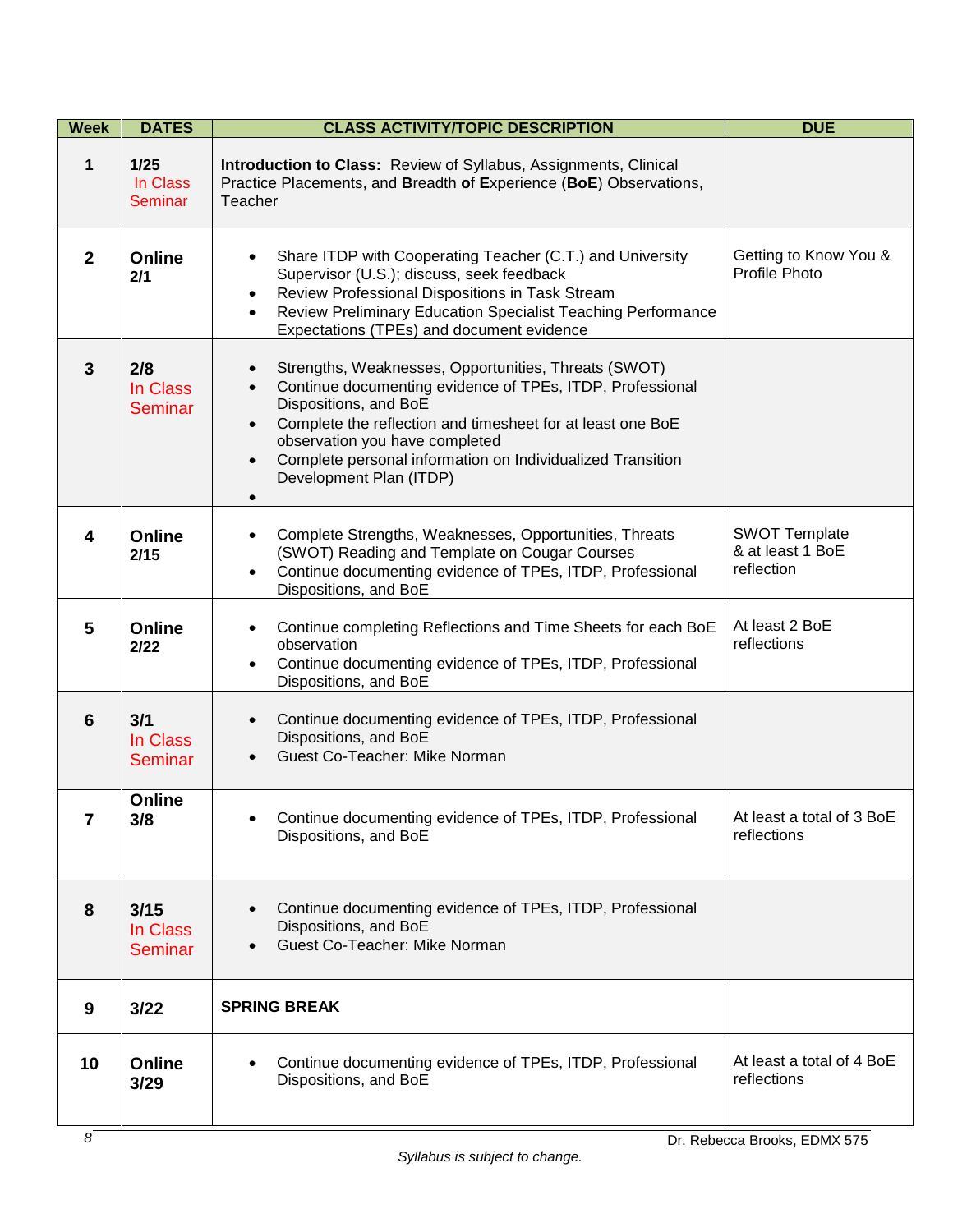| 11 | 4/5<br>In Class<br>Seminar                | <b>FINISH and SUBMIT:</b><br>Professional Dispositions on Task Stream<br>$\bullet$<br>All Field Experience Reflection<br>$\bullet$                                                                       | <b>ALL Field Experience</b><br>Reflections and Time<br><b>Sheet (Cougar Courses)</b><br><b>ALL</b> Professional<br><b>Dispositions (Task</b><br>Stream) |
|----|-------------------------------------------|----------------------------------------------------------------------------------------------------------------------------------------------------------------------------------------------------------|---------------------------------------------------------------------------------------------------------------------------------------------------------|
| 12 | Online<br>4/12                            | Continue documenting evidence of TPEs<br>Continue work on ITDP                                                                                                                                           |                                                                                                                                                         |
| 13 | Online<br>4/19                            | Continue documenting evidence of TPEs<br>$\bullet$<br>Continue work on ITDP<br>$\bullet$<br>Share TPEs with C.T. and U.S. for feedback<br>$\bullet$<br>Share ITDP with C.T. and U.S. and seek signatures |                                                                                                                                                         |
| 14 | <b>In Class</b><br><b>Seminar</b><br>4/26 | <b>SDCOE Guest Speaker: Clear Credential</b>                                                                                                                                                             | Bring ITDP for signature                                                                                                                                |
| 15 | Online<br>5/3                             | Continue documenting evidence of TPEs<br>Share TPEs with C.T. and U.S. for feedback                                                                                                                      |                                                                                                                                                         |
| 16 | 5/9<br>In Class<br><b>Seminar</b>         | <b>Finalize all Documents</b><br>$\bullet$<br><b>Course Evaluation</b>                                                                                                                                   | Submit final TPEs to<br><b>University Supervisor</b>                                                                                                    |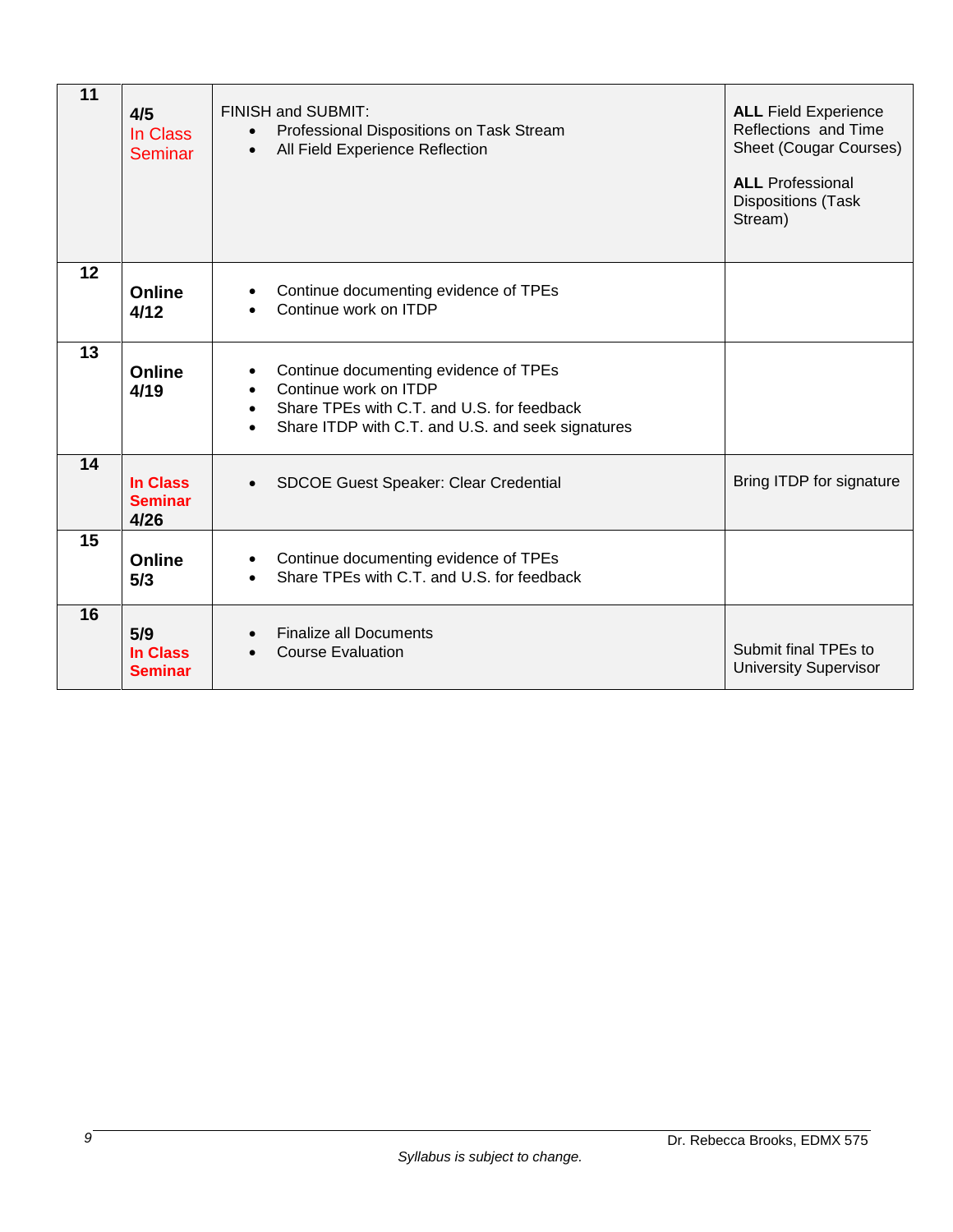## **COURSE REQUIREMENTS AND GRADED COURSE COMPONENTS**

## **Course Assignments**

| <b>Assignment</b>                                   | <b>Points</b> |
|-----------------------------------------------------|---------------|
| Data & Photo in CC (GTKY-Getting to Know You)       | 5             |
| <b>SWOT</b>                                         | 10            |
| Breadth of Experience Reflections & Time Sheet      | 15            |
| (To equal 30 hours of Special Education exposure in |               |
| varied settings)                                    |               |
| Teacher Performance Expectations (TPE)              | 20            |
| Individual Transition Development Plan (ITDP)       | 20            |
| <b>Professional Dispositions</b>                    | 10            |
| Attendance, Participation, Collaboration            | 20            |
| TOTAL                                               | 100           |

## **Grading Standards**

This is course is Credit/No Credit.

To receive credit for the course, candidates must attend all face-to-face sessions. Engagement in reflective discussions linking content mastery experiences with classroom teaching experiences. Please notify professor as soon as possibly if you have extenuating circumstances. Students must also successfully complete AND submit written documents as well as meet the following requirements.

- Completion of the California State University San Marcos Preliminary Education Specialist Teaching Performance Expectations (ES TPEs) Clinical Practice Assessment with artifacts of knowledge and skills demonstrated;
- Completion of the Special Education Broad Range of Service Observation Field Experience Reflection documenting field experience in a broad range of service delivery options.
- Development of the Individual Transition Development Plan (ITDP) which describes a candidate's strengths and professional growth needs, including specific emphasis for future professional development, study, and/or experiences.

## **Final Exam Statement**

There is no Final Exam in this course. The ITDP, TPEs and Professional Dispositions shall serve as authentic assessment for all candidates.

## **School of Education/Course Attendance Policy**

Due to the dynamic and interactive nature of courses in the School of Education, all candidates (course participants) are expected to attend all classes and participate actively. At a minimum, candidates (course participants) must attend more than 80% of class time, or s/he may not receive a passing grade for the course at the discretion of the instructor. Individual instructors may adopt more stringent attendance requirements. Should the candidate (course participants) have extenuating circumstances, s/he should contact the instructor as soon as possible. *(Adopted by the COE Governance Community, December, 1997).*

## **Policy on Late/Missed Work**

All assignments are expected to be completed by the assigned due date. If you have extraordinary circumstances that impact completion of your assignments or have questions or concerns, please contact the instructor(s) immediately. Acceptance of late work will be at the professor's discretion and will only be allowed if the student has contacted the professor prior to the original due date. All late assignments will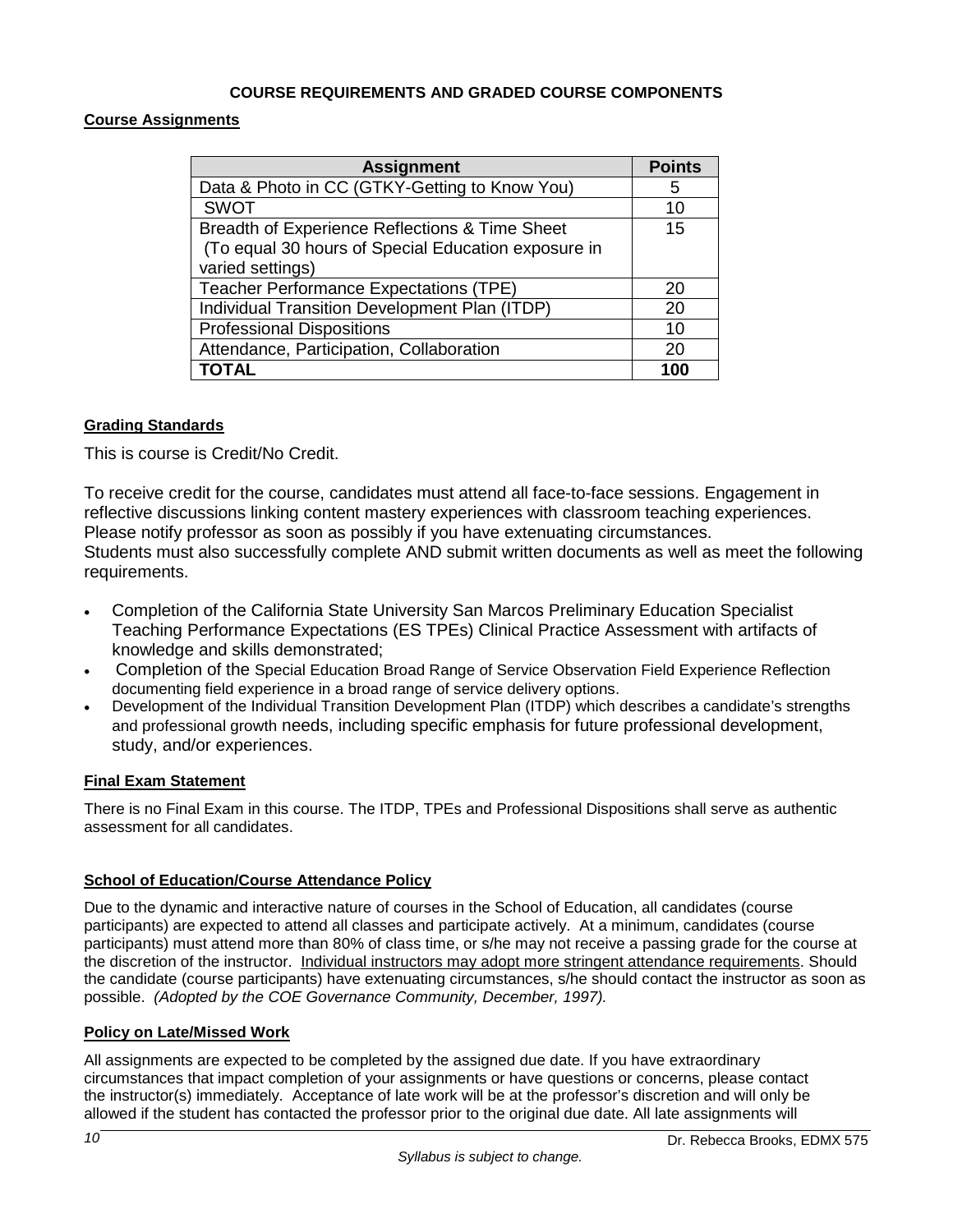receive a **20% deduction** in point value. Late assignments will only be accepted **up to 2 weeks** following the original due date.

## **Student Collaboration Policy**

Students are to complete work individually and independently unless there is an agreement prior to the submission of the assignment with the course instructor(s).

## **GENERAL CONSIDERATIONS**

## **CSUSM Academic Honesty Policy**

Students will be expected to adhere to standards of academic honesty and integrity, as outlined in the Student Academic Honesty Policy. All assignments must be original work, clear and error-free. All ideas/material that are borrowed from other sources must have appropriate references to the original sources. Any quoted material should give credit to the source and be punctuated accordingly.

Academic Honesty and Integrity: Students are responsible for honest completion and representation of their work. Your course catalog details the ethical standards and penalties for infractions. There will be zero tolerance for infractions. If you believe there has been an infraction by someone in the class, please bring it to the instructor's attention. The instructor reserves the right to discipline any student for academic dishonesty, in accordance with the general rules and regulations of the university. Disciplinary action may include the lowering of grades and/or the assignment of a failing grade for an exam, assignment, or the class as a whole.

Incidents of Academic Dishonesty will be reported to the Dean of Students. Sanctions at the University level may include suspension or expulsion from the University.

Refer to the full Academic Honesty Policy at: [http://www.csusm.edu/policies/active/documents/Academic\\_Honesty\\_Policy.html](http://www.csusm.edu/policies/active/documents/Academic_Honesty_Policy.html)

## **Plagiarism**

As an educator, it is expected that each candidate (course participant) will do his/her own work, and contribute equally to group projects and processes. Plagiarism or cheating is unacceptable under any circumstances. If you are in doubt about whether your work is paraphrased or plagiarized see the Plagiarism Prevention for Students website [http://library.csusm.edu/plagiarism/index.html.](http://library.csusm.edu/plagiarism/index.html) If there are questions about academic honesty, please consult the University catalog.

#### **Students with Disabilities Requiring Reasonable Accommodations**

Students with disabilities who require reasonable accommodations must seek approval for services by providing appropriate and recent documentation to the Office of Disability Support Services (DSS). This office is in Craven Hall 4300, contact by phone at (760) 750-4905, or TTY (760) 750-4909. Students authorized by DSS to receive reasonable accommodations should meet with their instructor during office hours. Alternatively, in order to ensure confidentiality, in a more private setting.

## **Credit Hour Policy Statement**

Per the University Credit Hour Policy:

• This hybrid courses combines face-to-face time, out-of-class online and field time associated with the course totaling to at least a minimum of 45 hours per unit of credit.

#### **All University Writing Requirement**

This course ensures that the university's minimum 1700-word per course writing requirement is met through the course assignments for Education Specialist standards assigned to this course.

## **Course Format**

Per the CSUSM Online Instruction Policy, EDMX 627 is considered a hybrid (HY) course.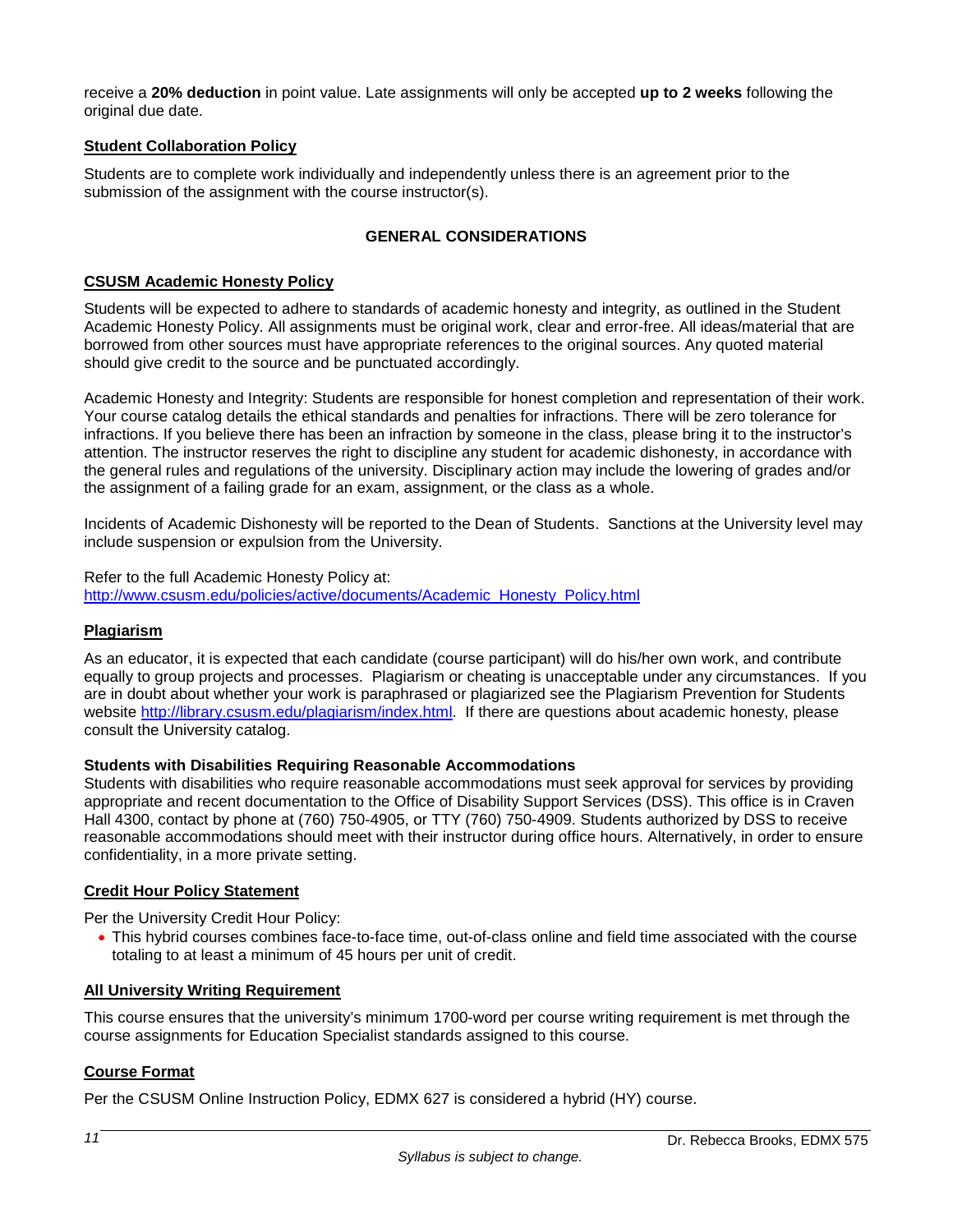## **Necessary Technical Competency Required of Student**

Candidates are required to have the technical expertise to use online browsers (e.g., Firefox) to access information, use the Cougar Courses platform to access and download course content posted at Cougar Courses and submit assignments, and use various forms of technology (e.g., word processing, CSUSM electronic mail, presentation tools such as PowerPoint) to produce course assignments and instruct others for assignments requiring in-class instruction by candidates.

Please save a digital copy of all assignments for your use in your teaching portfolio. Most assignments are submitted online at Cougar Courses; some are submitted both online and in class; at least two assignments are submitted only in class. Details will be given for each assignment in class.

## **Contact Information for Technical Support Assistance**

For technical support assistance, please contact the CSUSM Help Desk. See information on the various ways in which students may get technical support at<http://www.csusm.edu/sth/support/index.html>

## **Electronic Communication Protocol**

Electronic correspondence is a part of your professional interactions. If you need to contact the instructor, e-mail is often the easiest way to do so. It is my intention to respond to all received e-mails in a timely manner. Please be reminded that e-mail and on-line discussions are a very specific form of communication, with their own nuances and etiquette. For instance, electronic messages sent in all upper case (or lower case) letters, major typos, or slang, often communicate more than the sender originally intended. With that said, please be mindful of all e-mail and on-line discussion messages you send to your colleagues, to faculty members in the School of Education, or to persons within the greater educational community. All electronic messages should be crafted with professionalism and care.

Things to consider:

- Would I say in person what this electronic message specifically says?
- How could this message be misconstrued?
- Does this message represent my highest self?
- Am I sending this electronic message to avoid a face-to-face conversation?

In addition, if there is ever a concern with an electronic message sent to you, please talk with the author in person in order to correct any confusion.

#### **Other Professional and Administrative Requirements**

- 1. Use "Person-first" language (e.g., "Student with Down Syndrome" rather than "Down Syndrome student") must be used throughout all written and oral assignments and discussions.
- 2. Word-process all written documents. Be sure to keep an electronic copy of all of your work including Cougar Courses postings. Also, you will want these copies for your records and professional portfolio.
- 3. Always write in a professional voice. Be sure to avoid abbreviations, contractions, and slang. Write out acronyms on first appearance - such as Individualized Education Program (IEP).
- 4. Examine Cougar Courses at least twice weekly for messages and newly posted materials and resources. Download materials needed for each class prior to class and bring to class all required resources.
- 5. Complete and post all assignments on the due dates for full credit. If you have extraordinary circumstances that impact completion of your assignments, please inform the instructor.
- 6. Participate in class discussions and group activities and demonstrate positive interpersonal skills with classmates and guests. Participation points are assigned on the basis of participation, collegiality, collaborative effort, and professionalism in interactions with fellow students, the instructors and guests.